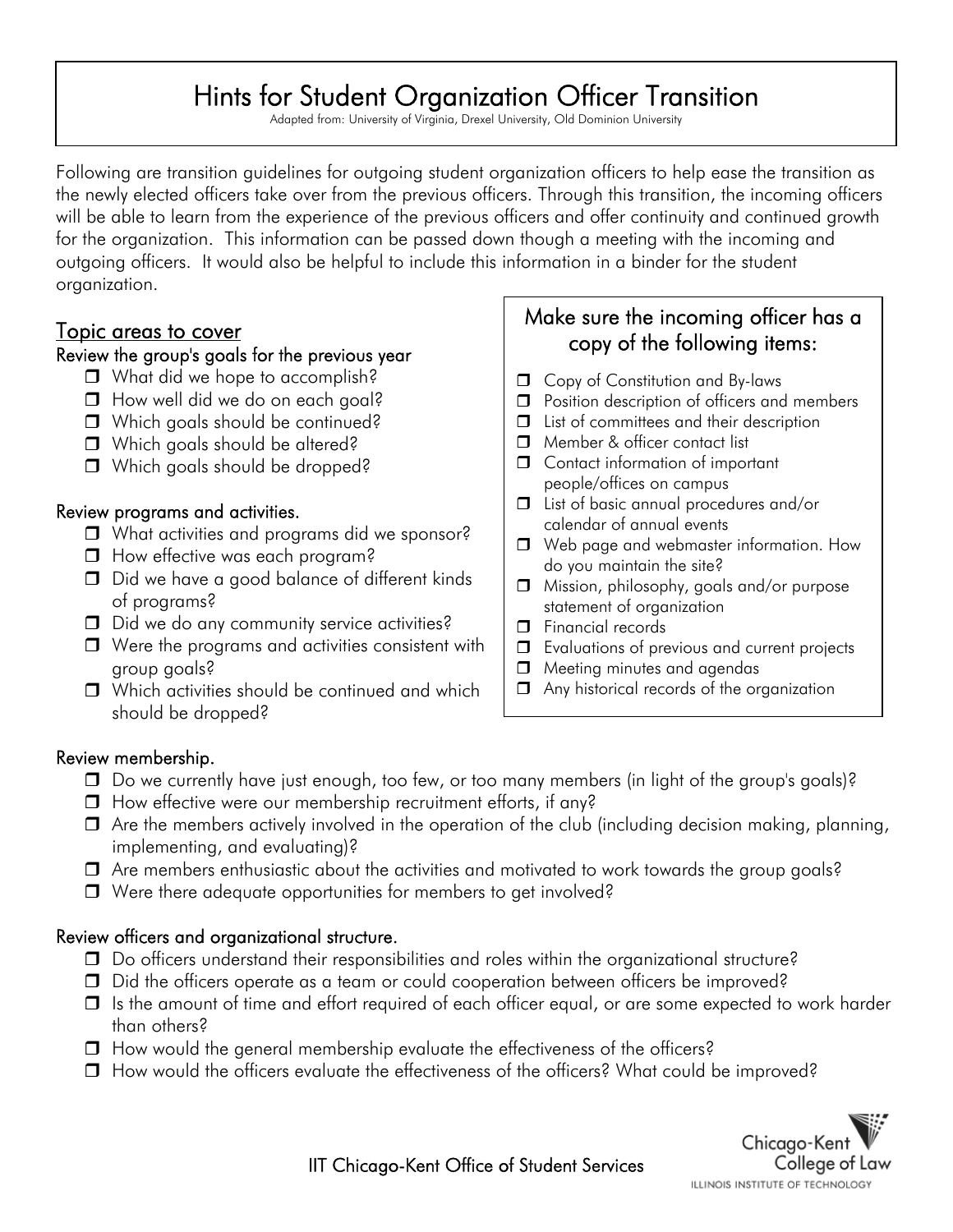### Review organizational operation.

- Was the budget managed properly?
- Were meetings run effectively?
- Was the frequency of meetings appropriate?
- □ Do we have a committee structure? If so, is it working? If not, is it needed?
- $\Box$  Do we experience scheduling conflicts with other groups or activities?

### Next Steps

- □ Work together to make a list of "things to do" for the incoming officer.
- Which items need their attention now?
- $\Box$  Make this list together so the outgoing officer can help with direction.
- $\Box$  Make sure to trade contact information so that the outgoing officer can be a resource in the year ahead!

### Additional information to include

What are the major strengths of our organization?

What are the major weaknesses?

What is the best advice we, as outgoing officers, can give to the new officers?

### Have the new officers meet individually with their predecessor and discuss the following:

- $\Box$  Responsibilities of the position
- $\Box$  Timetable for completing duties of the position
- **Unfinished projects**
- **I** Important resources and contact persons
- Mistakes that you made that could have been avoided
- $\Box$  Advice the outgoing officer wishes he/she had been told before assuming the office last year
- $\Box$  Any questions the new officer may have for the outgoing officer
- $\Box$  Where the outgoing officer can be reached in the future (in case more questions arise)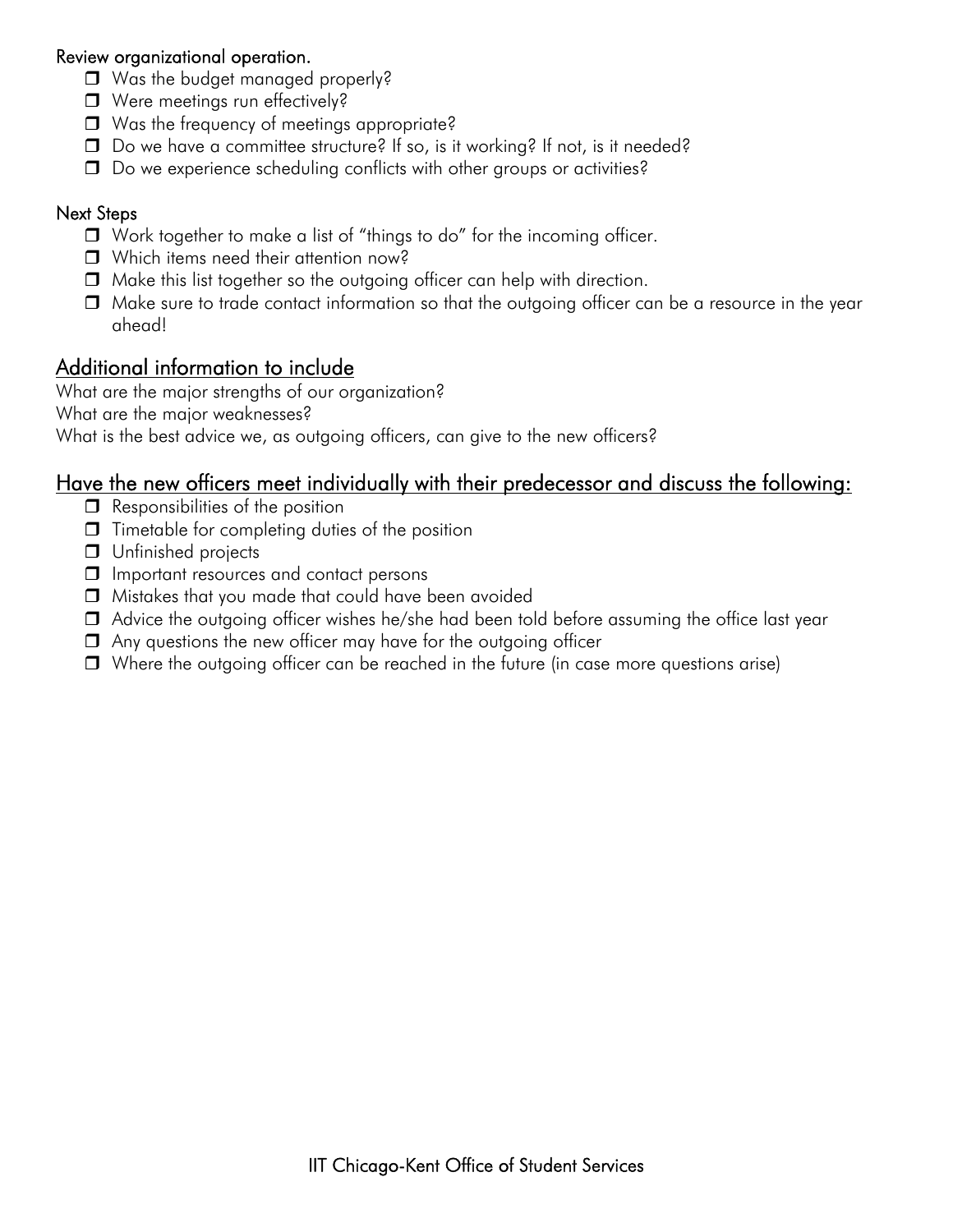# Outgoing Officer To Do List

 $\overline{a}$ 

- **O** Organize all notebooks and files
- Finish all necessary correspondence (letters, e-mail, phone calls)
- **P** Prepare year-end report and evaluation
- D Develop action plan and time-line for new officer transition

### Outgoing Officer Questions

 $\overline{a}$ 

 $\overline{a}$ 

 $\overline{a}$ 

 $\overline{a}$ 

 $\overline{a}$ 

What are the current strengths and weaknesses of the group?

What is the best advice you can give your successor?

What were there major challenges and accomplishments in your term?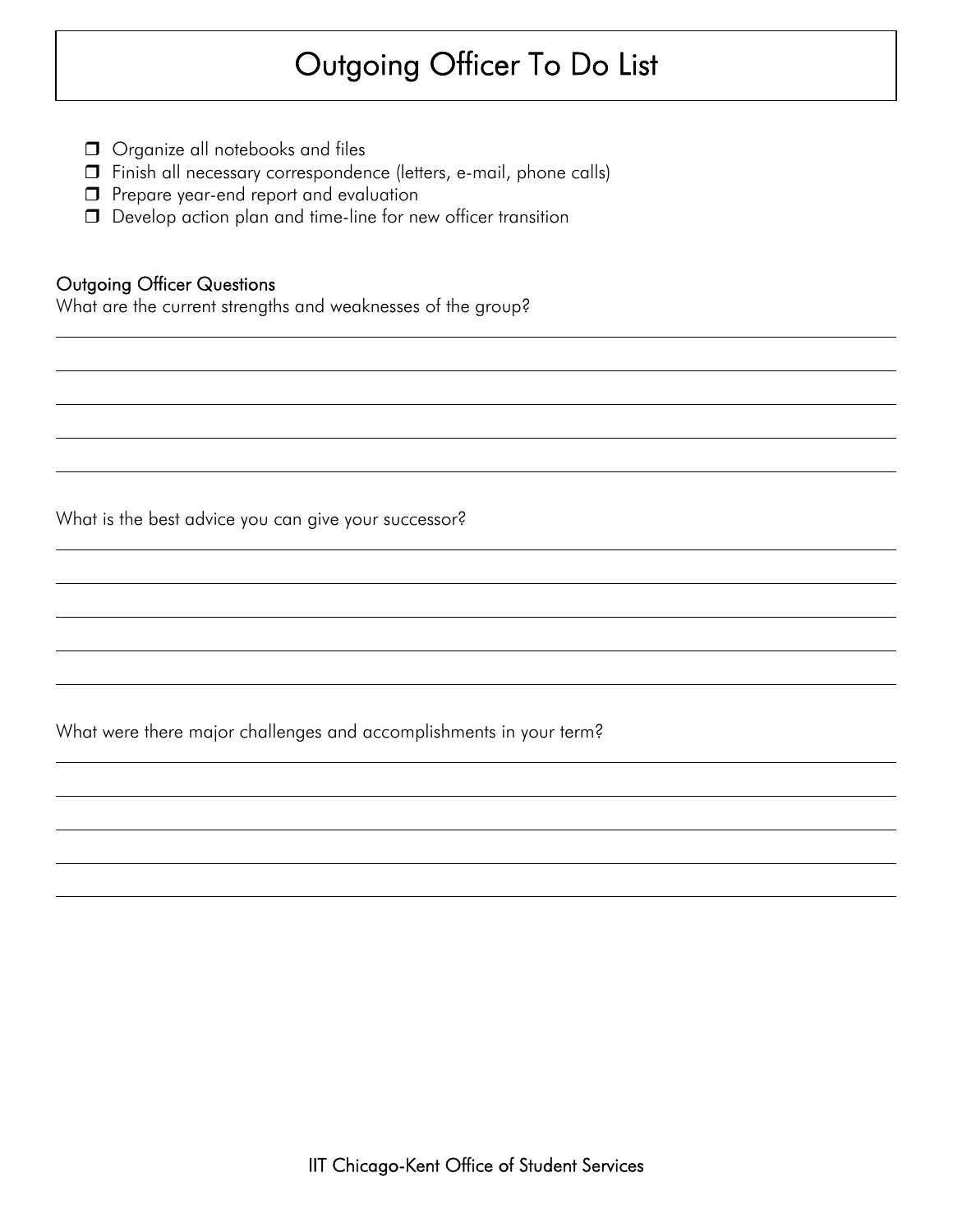# Incoming Officer To Do List

### Incoming Officer Questions

 $\overline{a}$ 

 $\overline{a}$ 

 $\overline{a}$ 

 $\overline{a}$ 

 $\overline{a}$ 

What made you want to run for this office? Why? List three reasons:

List three new ideas you would like to implement this year:

Can you foresee any problems during your term of leadership? What solutions can you suggest?

Who would you go to if you had concerns about members of the board? An event?

What goals or events from last year would you like to continue? How can you improve them?

What specific kinds of materials do you think you need to have transferred to you?

IIT Chicago-Kent Office of Student Services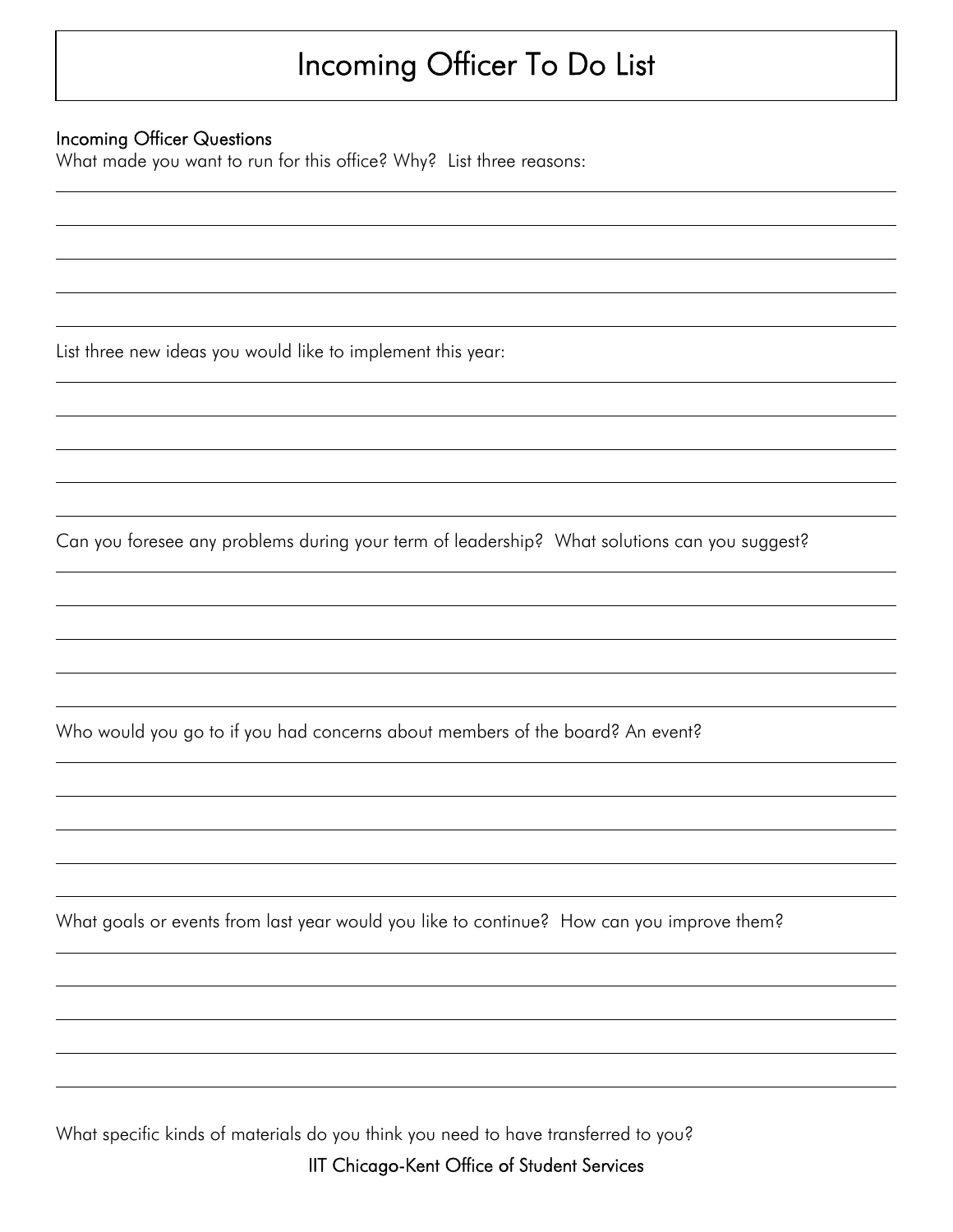### Questions to ask outgoing officers

 $\overline{a}$ 

 $\overline{a}$ 

 $\overline{a}$ 

 $\overline{a}$ 

 $\overline{a}$ 

 $\overline{a}$ 

Things I should do over the summer

People (positions) that I should get to know

Services that I need to know about

Other questions I want answered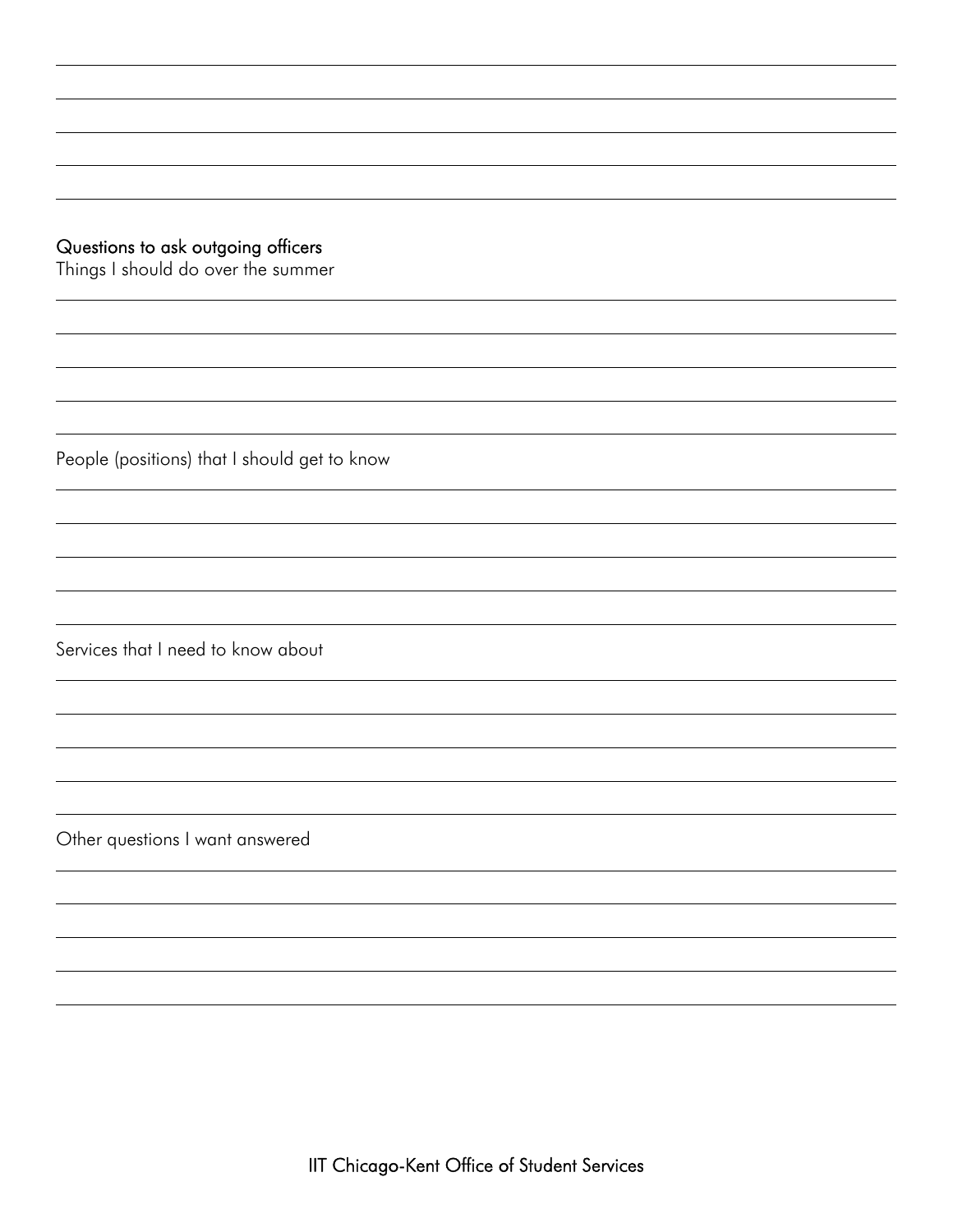## Student Organization Transition Document

#### **Goals**

 $\overline{a}$ 

 $\overline{a}$ 

 $\overline{a}$  $\overline{a}$ 

What did we hope to accomplish?

How well did we do on each goal?

Which goals should be continued?

Which goals should be altered?

Which goals should be dropped?

### Programs and Activities

What activities and programs did we sponsor?

How effective was each program?

Did we have a good balance of different kinds of programs?

Did we do any community service activities?

Were the programs and activities consistent with group goals?

Which activities should be continued and which should be dropped?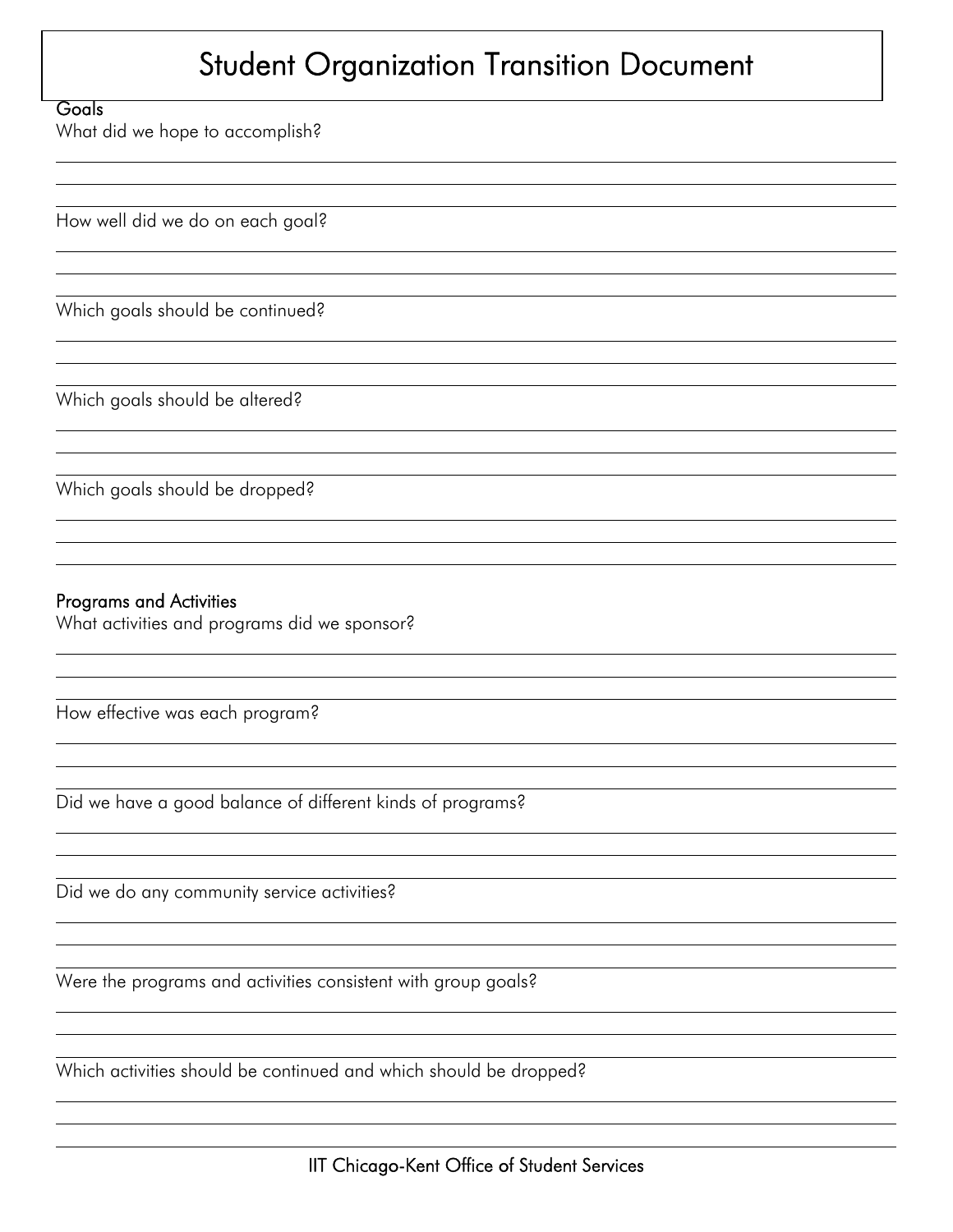#### Membership

 $\overline{a}$  $\overline{a}$ 

 $\overline{a}$ 

 $\overline{a}$  $\overline{a}$ 

 $\overline{a}$ 

 $\overline{a}$ 

 $\overline{a}$  $\overline{a}$ 

 $\overline{a}$ 

 $\overline{a}$  $\overline{a}$ 

 $\overline{a}$ 

 $\overline{a}$ 

Do we currently have just enough, too few, or too many members (in light of the group's goals)?

How effective were our membership recruitment efforts, if any?

Are the members actively involved in the operation of the club (including decision making, planning, implementing, and evaluating)?

Are members enthusiastic about the activities and motivated to work towards the group goals?

Were there adequate opportunities for members to get involved?

#### Officers and Organizational Structure.

Do officers understand their responsibilities and roles within the organizational structure?

Did the officers operate as a team or could cooperation between officers be improved?

Is the amount of time and effort required of each officer equal, or are some expected to work harder than others?

How would the general membership evaluate the effectiveness of the officers?

How would the officers evaluate the effectiveness of the officers? What could be improved?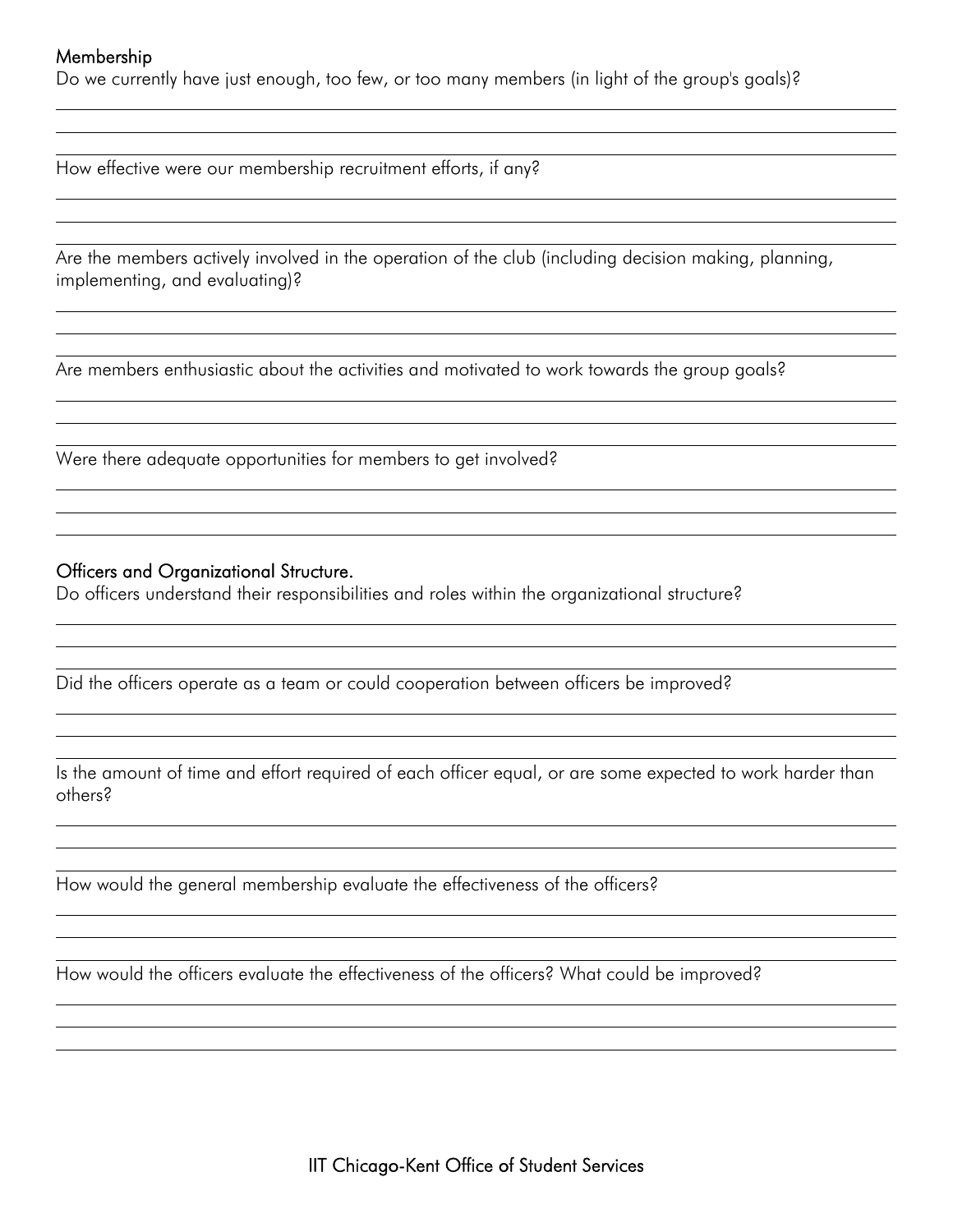### Organizational Operation

 $\overline{a}$ 

 $\overline{a}$ 

 $\overline{a}$ 

Was the budget managed properly?

Were meetings run effectively?

Was the frequency of meetings appropriate?

Do we have a committee structure? If so, is it working? If not, is it needed?

Do we experience scheduling conflicts with other groups or activities?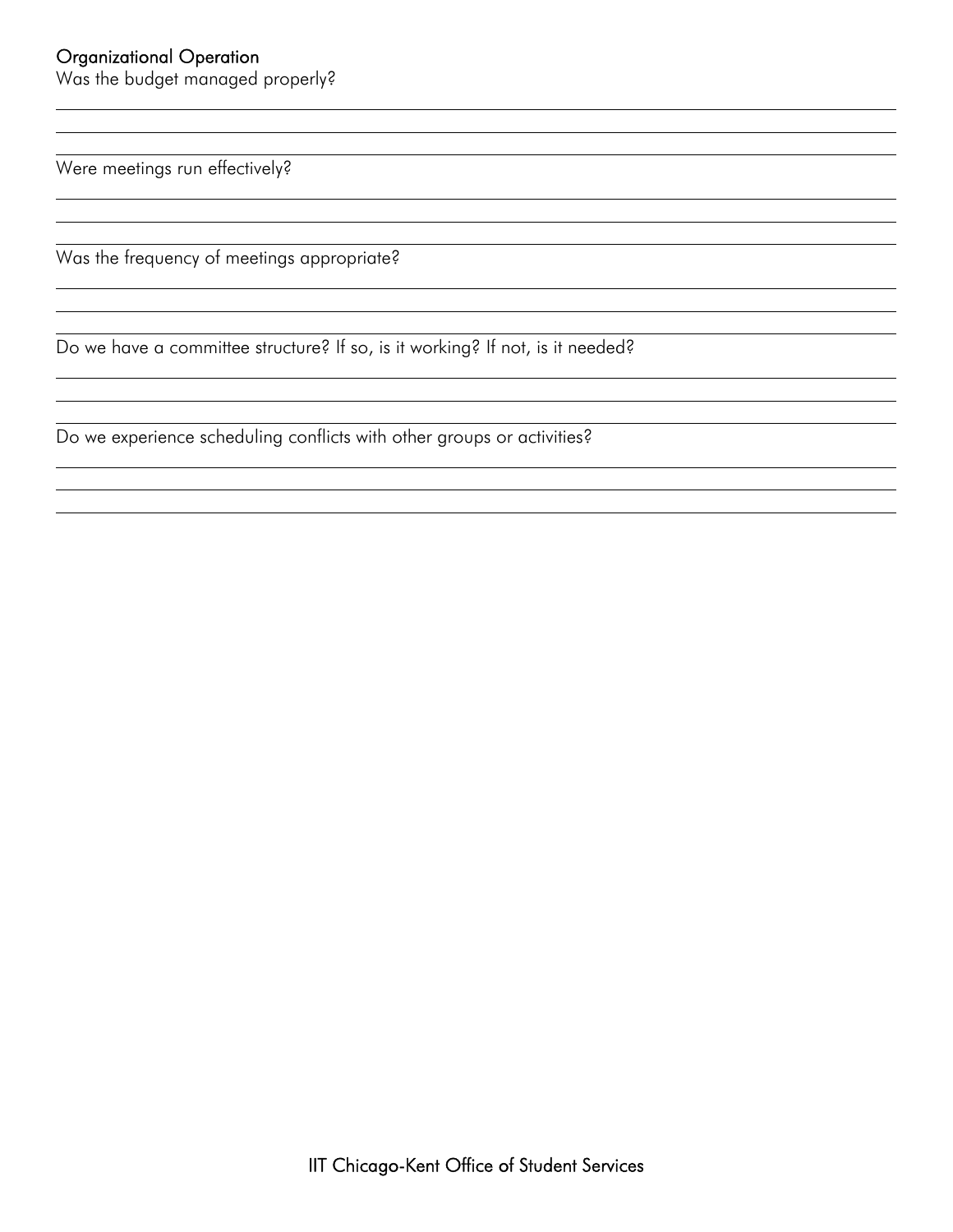## Next Steps

Incoming Office To Do List (Make this list together so the outgoing officer can help with direction.)

Which items need their attention now?

Contact Information

 $\overline{a}$  $\overline{a}$ 

 $\overline{a}$ 

 $\overline{a}$  $\overline{a}$ 

 $\overline{a}$